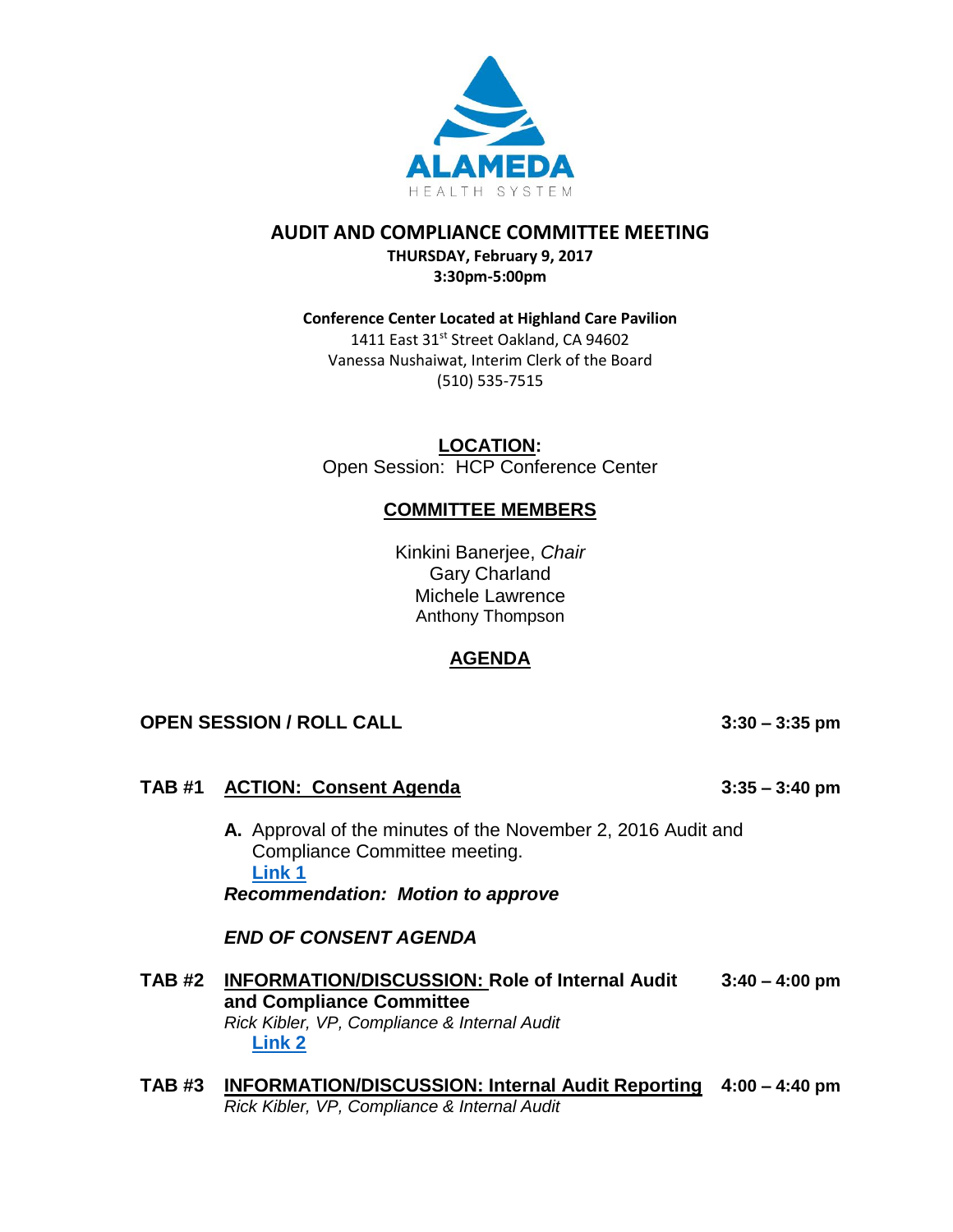- **A.** REPORT: External Penetration Test **[Link 3](http://www.alamedahealthsystem.org/sites/default/files/agenda-2017-02-09/b/Link%203%20Tab%203A1.%20Penetration%20Review.pdf)**
- **B.** REPORT: 340B Program Internal Audit **[Link 5](http://www.alamedahealthsystem.org/sites/default/files/agenda-2017-02-09/b/Link%205%20Tab%203B.%20340B%20Program%20Internal%20Audit%20-%20Final%20Report.pdf)**

# **TAB #4 INFORMATION: Status Reports (Written Reports)**

*Rick Kibler, VP, Compliance & Internal Audit*

### **Internal Audit Status Reports**

- **A.** Status of External Financial Audit Management Letter **[Link 6](http://www.alamedahealthsystem.org/sites/default/files/agenda-2017-02-09/b/Link%206%20Tab%204A.%20%20Management%20Letter%20Findings%20Status.pdf)**
- **B.** Status of FY2017 Internal Audit Plan **[Link 7](http://www.alamedahealthsystem.org/sites/default/files/agenda-2017-02-09/b/Link%207%20Tab%204B1.%20Status%20of%20FY2017%20Internal%20Audit%20Plan.pdf)**

**[Link 8](http://www.alamedahealthsystem.org/sites/default/files/agenda-2017-02-09/b/Link%208%20Tab%204B2.%20FY2017%20Internal%20Audit%20%20Plan.pdf)**

- **C.** Follow-up to Past Audit Reports **[Link 9](http://www.alamedahealthsystem.org/sites/default/files/agenda-2017-02-09/b/Link%209%20Tab%204C.%20%20Follow-Up%20to%20Past%20Audit%20Reports.pdf)**
- **D.** Toyon Update **[Link 10](http://www.alamedahealthsystem.org/sites/default/files/agenda-2017-02-09/b/Link%2010%20Tab%204D1.%20Status%20of%20Toyon%20Report.pdf)**

# **Compliance Program Report**

- 1. Compliance Program Report **[Link 11](http://www.alamedahealthsystem.org/sites/default/files/agenda-2017-02-09/b/Link%2011%20Tab%204D2.%20TOYON%20Update.pdf)** 2. AHS Compliance Dashboard\_FY17 2QTR **[Link 12](http://www.alamedahealthsystem.org/sites/default/files/agenda-2017-02-09/b/Link%2012%20Tab%204E1.%20Compliance%20Program%20Report.pdf)** 3. FY2017 Compliance Plan **[Link 13](http://www.alamedahealthsystem.org/sites/default/files/agenda-2017-02-09/b/Link%2013%20Tab%204E2.%20AHS%20Compliance%20Dashboard_FY17%202QTR.pdf)** 4. Recent Compliance News **[Link 14](http://www.alamedahealthsystem.org/sites/default/files/agenda-2017-02-09/b/Link%2014%20Tab%204E4.%20Recent%20Compliance%20News.pdf)**
- a. UMass HIUMass HIPAA Settlement is a Clarion Call to Colleges and Universities **[Link 15](http://www.alamedahealthsystem.org/sites/default/files/agenda-2017-02-09/b/Link%2015%20Tab%204E4a.%20UMass%20HIUMass%20HIPAA%20Settlement%20is%20a%20Clarion%20Call%20to%20Colleges%20and%20Universities.pdf)**
- **E. Current Regulatory Activity [Link 16](http://www.alamedahealthsystem.org/sites/default/files/agenda-2017-02-09/b/Link%2016%20Tab%204F.%20Current%20Regulatory%20Activity.pdf)**

# **TAB #5 INFORMATION: Annual Audit and Compliance 4:40 – 4:45pm Committee Agenda Calendar and Follow-Up** *Committee*

- **A.** Audit and Compliance Committee Master Calendar and Follow-up Worksheet **[Link 17](http://www.alamedahealthsystem.org/sites/default/files/agenda-2017-02-09/b/Link%2017%20Tab%205A1.%20-%20Audit%20Committee%20Annual%20Calendar%202016.pdf)**
- **B.** AHS Board of Trustees Issue Tracking Form AUDIT COMPLIANCE **Committee [Link 18](http://www.alamedahealthsystem.org/sites/default/files/agenda-2017-02-09/b/Link%2018%20Tab%205A2%20AHS%20Board%20of%20Trustees%20Issue%20Tracking%20Form%20AUDIT%20COMPLIANCE%20Committee.pdf)**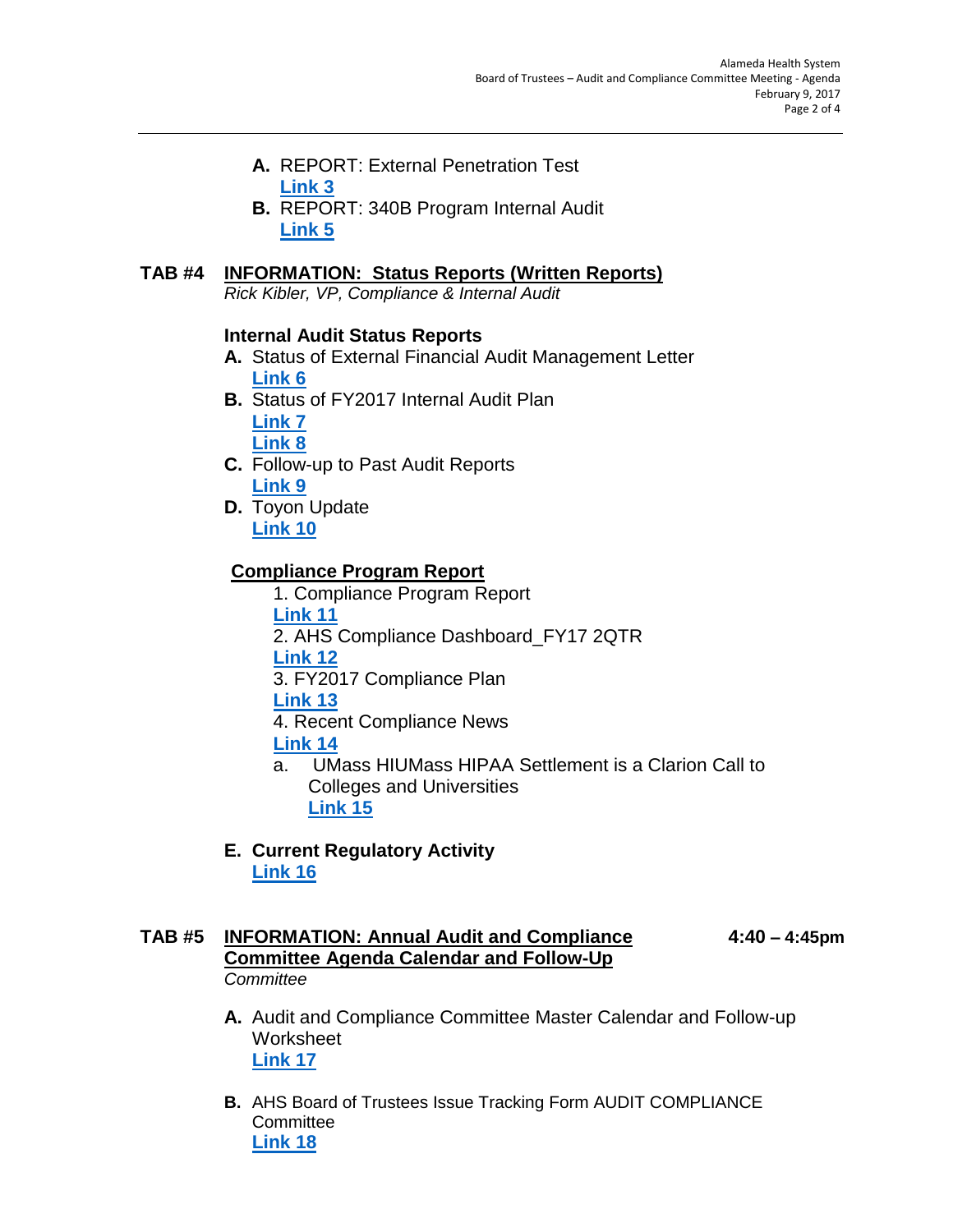**Public Comment**

**Trustee Remarks**

**ADJOURNMENT**